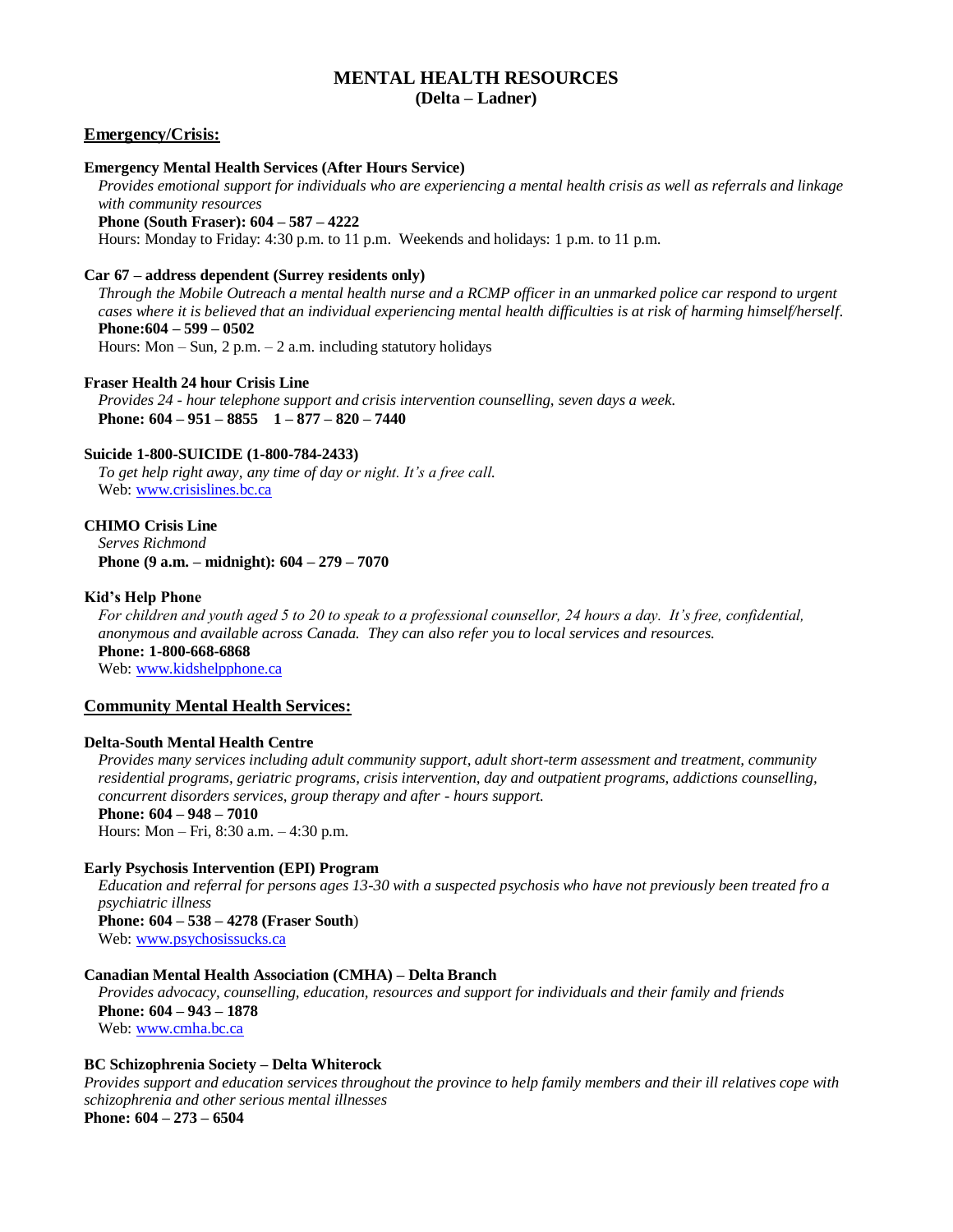## **Delta Alliance for Wellness and Networking Society (D.A.W.N.)**

*Offers a variety of psychosocial and rehabilitation programs, housing and supported volumteering and employment services, for adults who are 19 years and older, living with a primary diagnosis of a mental illness and who are living in Delta*. **Phone: 604 – 596 – 6694**

Web: [www.dawnsociety.ca](http://www.dawnsociety.ca/)

## **Boys and Girls Clubs of South Coast BC**

*Counselling services, employment, rehabilitation programs for youth and their families* **Phone: 604 – 591 – 9262** Web: wwwbgcbc.ca

## **Housing Services:**

## **Fraser Health Residential Care**

*Provides subsidized residential care for adults who can no longer live safely or independently at home due to complex health care needs. By referral only* Web: [www.fraserhelath,ca/your\\_care/residential\\_care](http://www.fraserhelath,ca/your_care/residential_care)

## **Delta House**

*A Supported Housing Program by Fraserside Community Services Society to enable young adults aged 19 to 30 years of age who have a primary mental health diagnosis and who have experienced challenges in maintaining housing.* Web: [www.fraserside.bc.ca/mental\\_health/delta.htm](http://www.fraserside.bc.ca/mental_health/delta.htm)

#### **Financial Resources:**

## **BC Income Assistance (PWD or PPMB)**

[www.eia.gov.bc.ca/publicat/pdf/DisabilitiesTrusts.pdf](http://www.eia.gov.bc.ca/publicat/pdf/DisabilitiesTrusts.pdf)

### **Registered Disabilities Savings Plan (RDSP)** [www.cra-arc.gc.ca/rdsp/](http://www.cra-arc.gc.ca/rdsp/)

## **Support Groups:**

## **BCSS – Schizophrenia Family Support Group**

When: second Monday of every month Where: North Delta Mental Health Centre, #129, 6345 – 120 St. (Sunshine Village) Contact: 604 **–** 574 **–** 1976

## **CMHA – Family Support Group**

For family and friends who are supporting a person living with a mental illness When:  $2<sup>nd</sup>$  and  $4<sup>th</sup>$  Wednesday of every month from  $7 - 8:30$  pm Where: Delta Hospital (Education Room) 5800 Mountain View Boulevard, Ladner Contact: 604 **–** 943 **–** 1878

## **CMHA – Depression/Bi-polar Support Group**

For individuals with depression/bi-polar or experiencing symptons When:  $2<sup>nd</sup>$  and  $4<sup>th</sup>$  Monday of every month from  $7 - 9$  pm Where: South Delta Contact: 604 **–** 943 **–** 1878

## **MPA – Family Support Group**

When:  $2<sup>nd</sup>$  and  $4<sup>th</sup>$  Wednesday of every month,  $7 - 9$  pm Where: Delta Hospital (Education Room) 5800 Mountain View Boulevard, Ladner Contact: 604 **–** 943 **–** 2274

## **Obsessive Compulsive Disorder Group**

For individuals with OCD and friends and family of those with OCD When:  $1^{st}$  Wed every month,  $7 - 9$  pm, North Delta Where:  $11715 - 72<sup>nd</sup>$  Avenue, North Delta Contact: 604 – 943 – 1878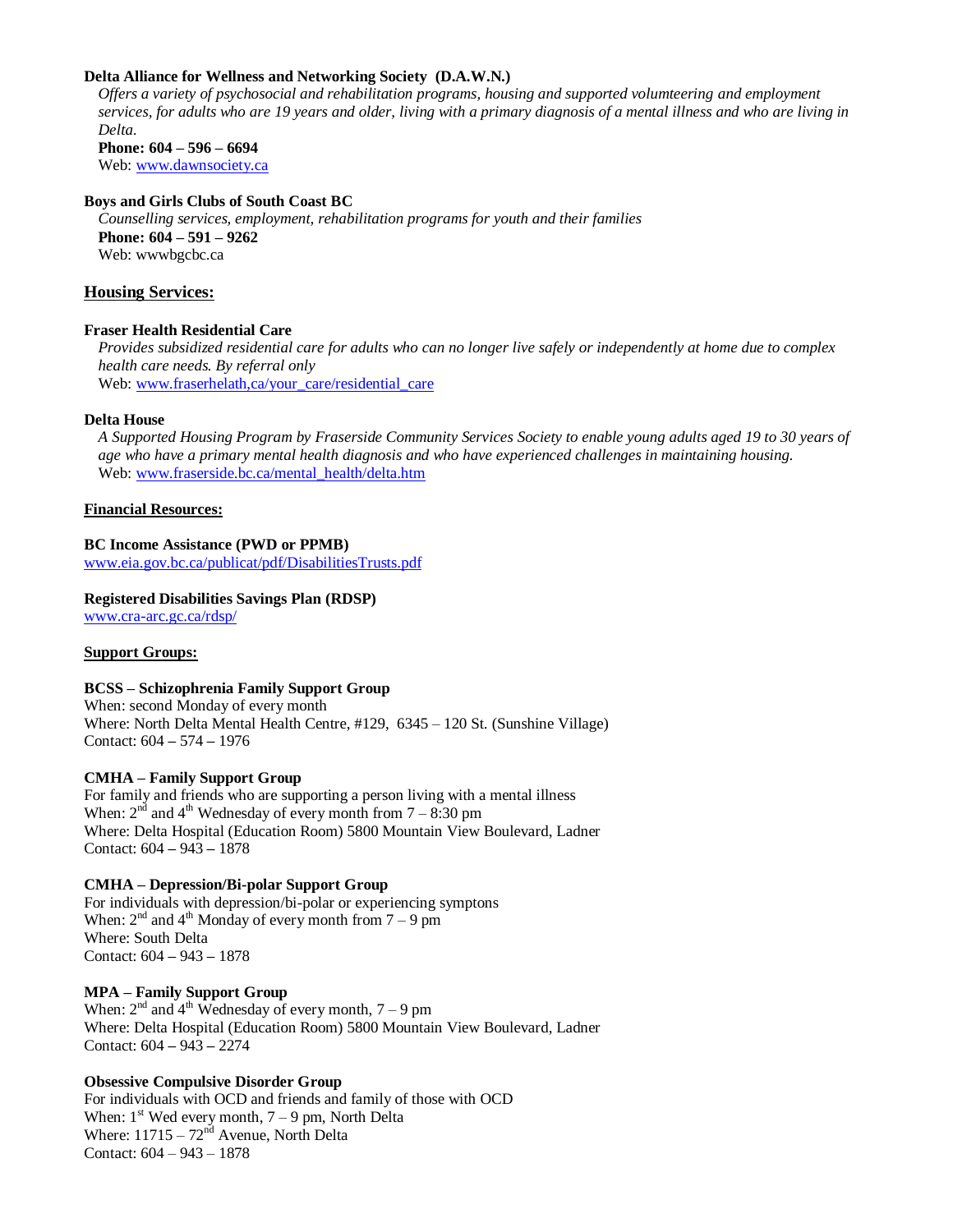## **Online Resources:**

### **Mind Check**

*Offers web access to mental health and addiction information for youth and young adults. Site includes information about anxiety, depression, substance use, psychosis and other mental health and addiction issues that challenge young lives.* Web: [www.mindcheck.ca](http://www.mindcheck.ca/)

## **Beautiful Minds Radio**

*Beautiful Minds seeks to inform people about mental illness, promote mental health in all of us, increase acceptance, and erode the stigma of mental illness. The show includes news, interviews, resources, humour, and evetns related to mental illness.*

When: Airs the second and third Mondays of every month,  $7 - 8$  pm. Podcasts are available Web: [www.beautifulmindsradio.org](http://www.beautifulmindsradio.org/)

#### **Here to Help**

*A collaboration of seven mental health and addictions non-profit organizations. It is a web site with up-to-date information, publications and stories on mental health and substance use, as well as resources like life skills and other coping-related "toolkits". Plus a discussion forum where you can connect with others.* Web: [www.heretohelp.bc.ca](http://www.heretohelp.bc.ca/)

## **eMental Health**

Web: [www.ementalhealth.ca](http://www.ementalhealth.ca/)

## **Other Resources:**

**BC Nurse Line** – Dial 811 from anywhere in BC

| <b>Mental Health Information Line:</b>                             | $604 - 669 - 7600$ (Toll Free: $1 - 800 - 661 - 2121$ ) |
|--------------------------------------------------------------------|---------------------------------------------------------|
| Delta Police – Non – emergency: $604 - 946 - 4411$                 |                                                         |
| <b>Delta Police Victim Services:</b>                               | $604 - 940 - 5019$                                      |
| <b>Delta Public Health Units – Delta South:</b> $604 - 952 - 3550$ |                                                         |
| <b>Ladner Leisure Centre:</b>                                      | $604 - 946 - 3310$                                      |

#### **Deltaassist Family and Community Services**

*Provides information and referral regarding community and social services in Delta. Runs income tax clinics and operates a free goods registry for low-income families. Also provides seniors, counselling and mental health services for children and youth. Christmas programs for low - income Delta residents includes the Christmas Hamper Project and a Toy Depot.*

Web: [www.deltassist.com](http://www.deltassist.com/) **Phone**: 604 – 946 – 9526

#### **Home Care Nursing Services**

*Home Care Nursing provides professional nursing care at home to eligible British Columbia residents of all ages. The cost is covered by the BC Medical Plan, A request for service many originate from the physician, patient, family, hospital, hospice or other community agency.* Intake number: 604 – 952 – 3552 (Ladner/Tsawwassen)

#### **Meals on Wheels**

*Hot low-cost meals are delivered by volunteers to those unable to prepare adequate meals for themselves.* Phone: 604 – 946 – 9526 (Ladner)

#### **Food Bank (South Delta)**

Web: [www.ladnerlife.com/?page\\_id=504](http://www.ladnerlife.com/?page_id=504)

#### **Community Kitchen (Ladner)**

Web:<http://www.jinisgourmet.com/about-jini/community-kitchen>